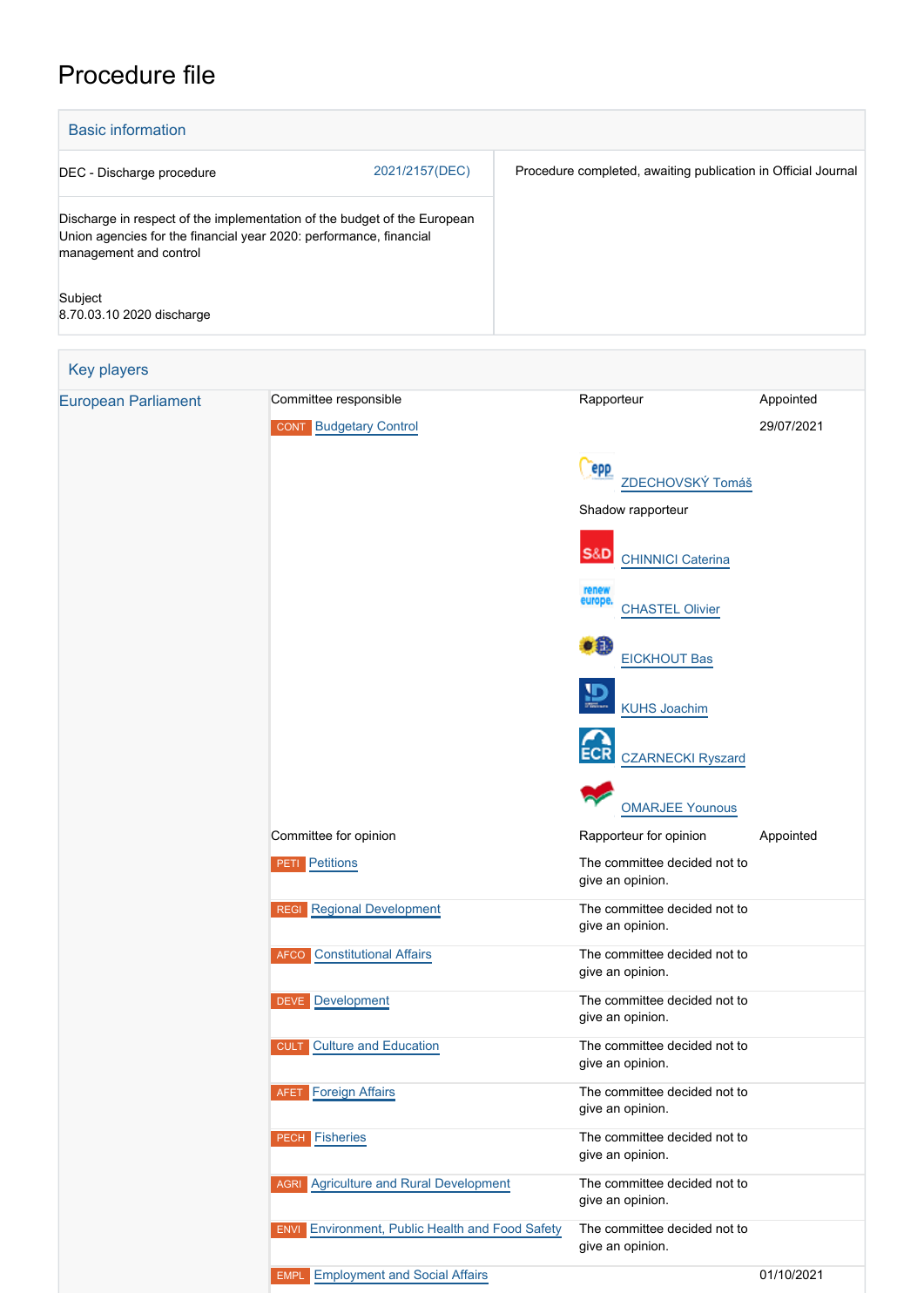|                            |                                                        | epp<br><b>TOMC Romana</b>                        |            |
|----------------------------|--------------------------------------------------------|--------------------------------------------------|------------|
|                            | <b>BUDG Budgets</b>                                    | The committee decided not to<br>give an opinion. |            |
|                            | <b>ITRE</b> Industry, Research and Energy              | The committee decided not to<br>give an opinion. |            |
|                            | <b>JURI</b> Legal Affairs                              | The committee decided not to<br>give an opinion. |            |
|                            | <b>ECON</b> Economic and Monetary Affairs              | The committee decided not to<br>give an opinion. |            |
|                            | LIBE Civil Liberties, Justice and Home Affairs         |                                                  | 26/10/2021 |
|                            |                                                        | renew<br>europe.<br><b>STRUGARIU Ramona</b>      |            |
|                            | <b>INTA</b> International Trade                        | The committee decided not to<br>give an opinion. |            |
|                            | Internal Market and Consumer Protection<br><b>IMCO</b> | The committee decided not to<br>give an opinion. |            |
|                            | <b>Transport and Tourism</b><br><b>TRAN</b>            | The committee decided not to<br>give an opinion. |            |
|                            | Women?s Rights and Gender Equality<br><b>FEMM</b>      | The committee decided not to<br>give an opinion. |            |
| <b>European Commission</b> | <b>Commission DG</b>                                   | Commissioner                                     |            |
|                            | <b>Budget</b>                                          | <b>HAHN Johannes</b>                             |            |

| Key events |                                               |               |         |
|------------|-----------------------------------------------|---------------|---------|
| 30/06/2021 | Non-legislative basic document published      | COM(2021)0381 | Summary |
| 14/09/2021 | Committee referral announced in<br>Parliament |               |         |
| 31/03/2022 | Vote in committee                             |               |         |
| 07/04/2022 | Committee report tabled for plenary           | A9-0104/2022  |         |
| 04/05/2022 | Debate in Parliament                          |               |         |
| 04/05/2022 | Decision by Parliament                        | T9-0196/2022  | Summary |

| <b>Technical information</b> |                                                               |
|------------------------------|---------------------------------------------------------------|
| Procedure reference          | 2021/2157(DEC)                                                |
| Procedure type               | DEC - Discharge procedure                                     |
| Stage reached in procedure   | Procedure completed, awaiting publication in Official Journal |
| Committee dossier            | CONT/9/06681                                                  |

# Documentation gateway Non-legislative basic document and the [COM\(2021\)0381](http://www.europarl.europa.eu/RegData/docs_autres_institutions/commission_europeenne/com/2021/0381/COM_COM(2021)0381_EN.pdf) 30/06/2021 EC Summary Committee draft report **[PE698.990](https://www.europarl.europa.eu/doceo/document/CONT-PR-698990_EN.html)** 18/01/2022 EP Committee opinion **EMPL** EMPL **[PE699.131](https://www.europarl.europa.eu/doceo/document/EMPL-AD-699131_EN.html)** 02/02/2022 EP Committee opinion **Committee opinion** LIBE **[PE702.936](https://www.europarl.europa.eu/doceo/document/LIBE-AD-702936_EN.html)** 21/02/2022 EP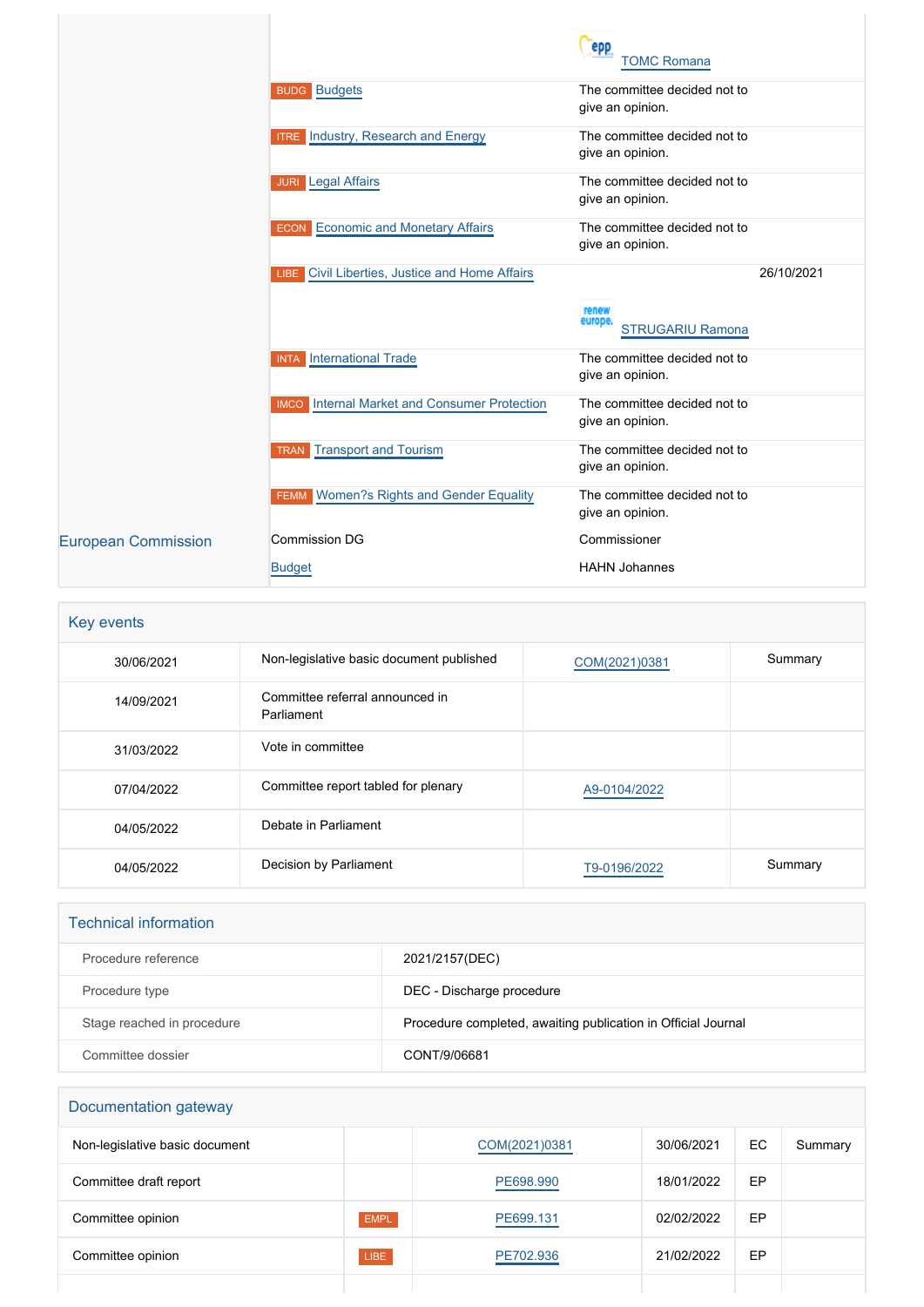| Amendments tabled in committee                         | PE704.750    | 02/03/2022 | EP |         |
|--------------------------------------------------------|--------------|------------|----|---------|
| Amendments tabled in committee                         | PE729.977    | 29/03/2022 | EP |         |
| Committee report tabled for plenary, single<br>reading | A9-0104/2022 | 07/04/2022 | EP |         |
| Text adopted by Parliament, single reading             | T9-0196/2022 | 04/05/2022 | ЕP | Summary |

### Discharge in respect of the implementation of the budget of the European Union agencies for the financial year 2020: performance, financial management and control

PURPOSE: presentation by the Commission of the consolidated annual accounts of the European Union for the financial year 2020, as part of the 2020 discharge procedure: performance, financial management and control.

The document focuses on the performance, financial management and control of the EUs accounts in general.

The discharge is a Parliament decision that reflects its conclusions at the end of a process, the discharge procedure, on the way the Commission (and other institutions and bodies) has carried out its task of implementing the EU budget.

The decision is based in particular on the European Court of Auditors reports, in particular its annual report, in which the Court provides a Statement of Assurance (DAS) on the legality and regularity of transactions (payments and commitments).

The procedure results in the granting, postponement or refusal of discharge.

The final discharge report including specific recommendations to the Commission for action is adopted in plenary by the European Parliament and are subject to an annual follow up report in which the Commission outlines the concrete actions it has taken to implement the recommendations made.

#### The EU budget for 2020 a budget in transition

2020 was a pivotal year for the EU budget in many ways. The 2020 EU budget played an important role in supporting the von der Leyen Commissions ambitious headline goals. It helped, for example, with preparing the green and digital transitions and with promoting solidarity and security, not only within the EU, but also in cooperation with our international partners. 2020 was also the year of the COVID-19 outbreak, which made swift and significant modifications necessary for crisis repair and recovery.

2020 was the last year of the 2014-2020 multiannual financial framework. The new and ambitious 2021-2027 multiannual financial framework, together with the temporary recovery instrument NextGenerationEU, was adopted in December 2020, putting the EU budget at the heart of the recovery and the transition towards a more sustainable and digital future.

In the new long-term budget, the structure of the budgetary headings has been reviewed to provide greater transparency and to ensure close alignment with the key political priorities.

#### Sound management

The Commission is fully committed to ensuring that the management of the EU budget remains subject to the highest standards of sound financial management, even during these unprecedented times. Thanks to good crisis preparedness, the Commission was able to remain fully operational in 2020. Its administration (comprising almost 30 000 people) switched to teleworking in the span of only a few days.

#### A strengthened performance framework

The transition to the 2021-2027 long-term budget will also represent another major step forward for the EU budget performance framework. The Commission has taken very seriously the lessons learnt from the 2014-2020 period and the recommendations from the Parliament, the Council and the Court of Auditors.

Through the new spending programmes, the Commission is introducing a more comprehensive and coherent performance framework for the EU budget. This will be based on: (i) integrating performance into policy design through programme evaluations; (ii) robust monitoring and reporting on the performance of individual programmes and the progress towards their objectives in the annual budgetary cycle; and (iii) ensuring the contribution of the EU budget towards overarching horizontal policy objectives such as the climate, the digital sphere and economic recovery.

#### A result-oriented EU budget

The Commission continues to give the highest priority to the performance of EU spending. It is fully committed to ensuring that the EU budget is implemented in accordance with the strongest financial management standards and is as effective as possible in achieving its objectives.

In November 2020, the European Court of Auditors published a new report on the performance of the EU budget. The report concluded that the Commission has solid procedures in place to produce performance reports and noted the many improvements that have been made, while identifying targeted areas for further improvement.

#### A robust governance system

The Commissions internal functioning is based on a number of key principles underpinning robust governance: clear roles and responsibilities and accountability mechanisms, a strong commitment to performance management and compliance with the legal framework, transparency and high standards of ethical behaviour. The chain of accountability and the governance system used by the European Commission are tailored to its unique structure and role. The Commissions governance arrangements have been strengthened over time and adapted to changing circumstances.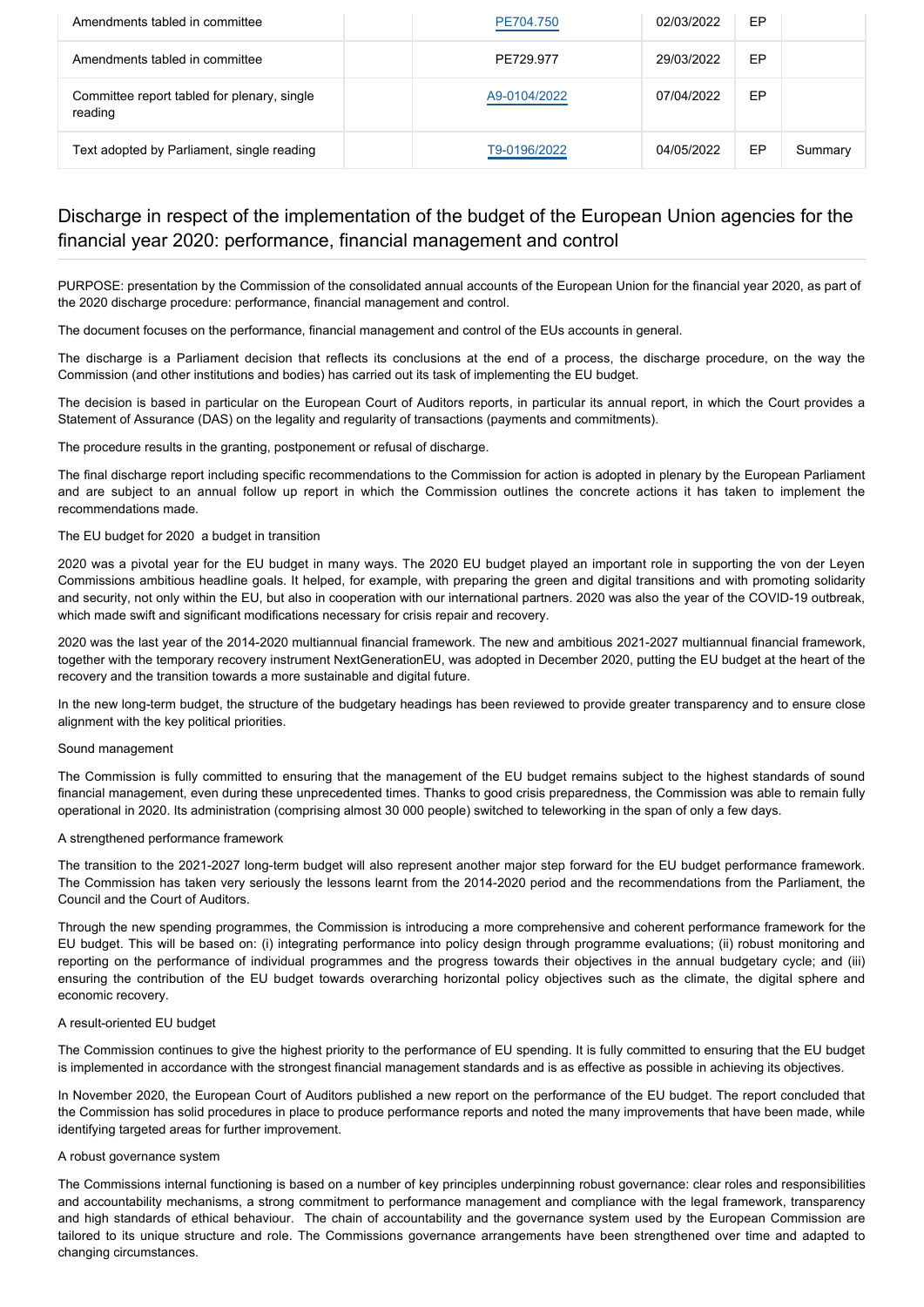The European Parliament adopted by 499 votes to 67, with 5 abstentions, a resolution on the discharge for implementation of the budget of the European Union agencies for the financial year 2020: performance, financial management and control.

This resolution includes, for the EU agencies, the cross-cutting observations accompanying the discharge decisions.

Members welcomed the agencies' efforts to maintain high standards of work and high quality outputs despite the limitations imposed by the COVID-19 pandemic. They stressed that the pandemic has demonstrated that agencies play a key role in EU policy, controlling the number of infections across Member States, authorising vaccines and treatments, issuing guidelines on workplace adaptation and worker protection, publishing recommendations on teleworking, online shopping and e-health services.

#### Main risks identified by the Court of Auditors

According to the Court's report, the overall risk to the regularity of the agencies' accounts, in line with international accounting standards, is low, as was the case in 2018. The Court reported a low risk to budgetary management, as the Court's audit showed high carry-overs of committed appropriations, which were however justified.

Parliament noted the Court's observation that the agencies faced several challenges related to COVID-19, which had implications for the agencies' procurement procedures, contract management and execution, recruitment procedures, budget implementation and internal controls. It welcomed the Court's specific observations in this respect.

#### Budgetary and financial management

The cumulative total of the 2020 budgets of the 32 EU decentralised agencies amounted to approximately EUR 3 040 million in commitment appropriations (an increase of approximately 6.55% compared to 2019), and EUR 2 888 million in payment appropriations (an increase of 19.59% compared to 2019). Of the EUR 2 888 million in payment appropriations, some EUR 2 253 million was financed by the general budget of the Union. Around EUR 786 million was financed by fees and charges and direct contributions from participating countries, a decrease of 21% compared to 2019.

Parliament noted with satisfaction that, according to the Court's annual report, an unqualified audit opinion on the reliability of the accounts was issued for all agencies. It noted that the Court issued an unqualified opinion on the legality and regularity of the payments underlying the accounts for all agencies except the European Union Agency for the Cooperation of Energy Regulators (ACER), the European Union Agency for the Operational Management of Large-scale IT Systems in the Area of Freedom, Security and Justice (eu-LISA) and the European Union Agency for Cyber Security (ENISA).

Members also noted the Court's observation on excessive levels of carry-over, in particular for ACER, eu-LISA, the Euratom Supply Agency (ESA), the European Union Agency for Fundamental Rights (FRA) and the European Border and Coast Guard Agency (Frontex), and the Court's recommendation that the agencies concerned should further improve their budgetary planning and implementation cycles.

#### Performance

Parliament welcomed the importance and quality of the work carried out by the agencies working in the field of employment, social affairs and inclusion, namely Cedefop, Eurofound, EU-OSHA, ETF and the European Labour Authority (ELA). In this respect, it recalled the need to provide them with sufficient human and financial resources to continue to implement their work programmes with a very high completion rate.

The Court also concluded that the COVID-19 pandemic has led to significant reprioritisation of resources and planned actions, the most notable examples being in the health policy area (the European Centre for Disease Prevention and Control (ECDC) and the European Medicines Agency (EMA)). Other areas have also been affected (e.g. Frontex).

The seven agencies in the field of health and safety have provided significant added value at European level and played an important role in the EU's response to the COVID-19 pandemic.

In Parliament's view, more attention should be paid to relevance and coherence when setting up future agencies, especially in the context of overlapping areas of competence. In addition, clear rules should be laid down regarding the development and termination of the agencies' tasks. Members also welcomed the extensive cooperation between the agencies in the framework of the EU network of agencies.

#### Staff policy

In 2020, the 32 decentralised agencies reported employing 9 001 staff compared to 7 880 in 2019, which is a significant increase of 14.23% compared to 2019. The Court observed an increase in shortcomings in human resources management, particularly in recruitment procedures.

Members noted with concern the gender imbalance in staff in 2020, with 74.6% men and 25.4% women at senior management level, 52.7% men and 47.3% women in general staff and 63.4% men and 36.6% women on the boards of the agencies. They recalled the agencies' ambition to achieve a strict gender balance at all management levels by the end of 2024.

Parliament deplored the lack of measures to improve the diversity of staff in the different agencies. It called on the EU network of agencies to present plans to achieve this goal. It called for a general approach to prevent the replacement of permanent agency staff with more expensive external consultants. It also expressed concern about the large size of the boards of certain agencies, which makes decision-making difficult and leads to considerable administrative costs.

#### Public procurement

The observations on public procurement procedures were almost all related to irregular payments. Parliament noted the Court's recommendation that the agencies concerned should further improve their procurement procedures by ensuring full compliance with the applicable rules. It welcomed the Court's observation that the agencies had managed to maintain their procurement function throughout the pandemic without excessive recourse to direct awards without competition.

#### Prevention and management of conflicts of interest and transparency